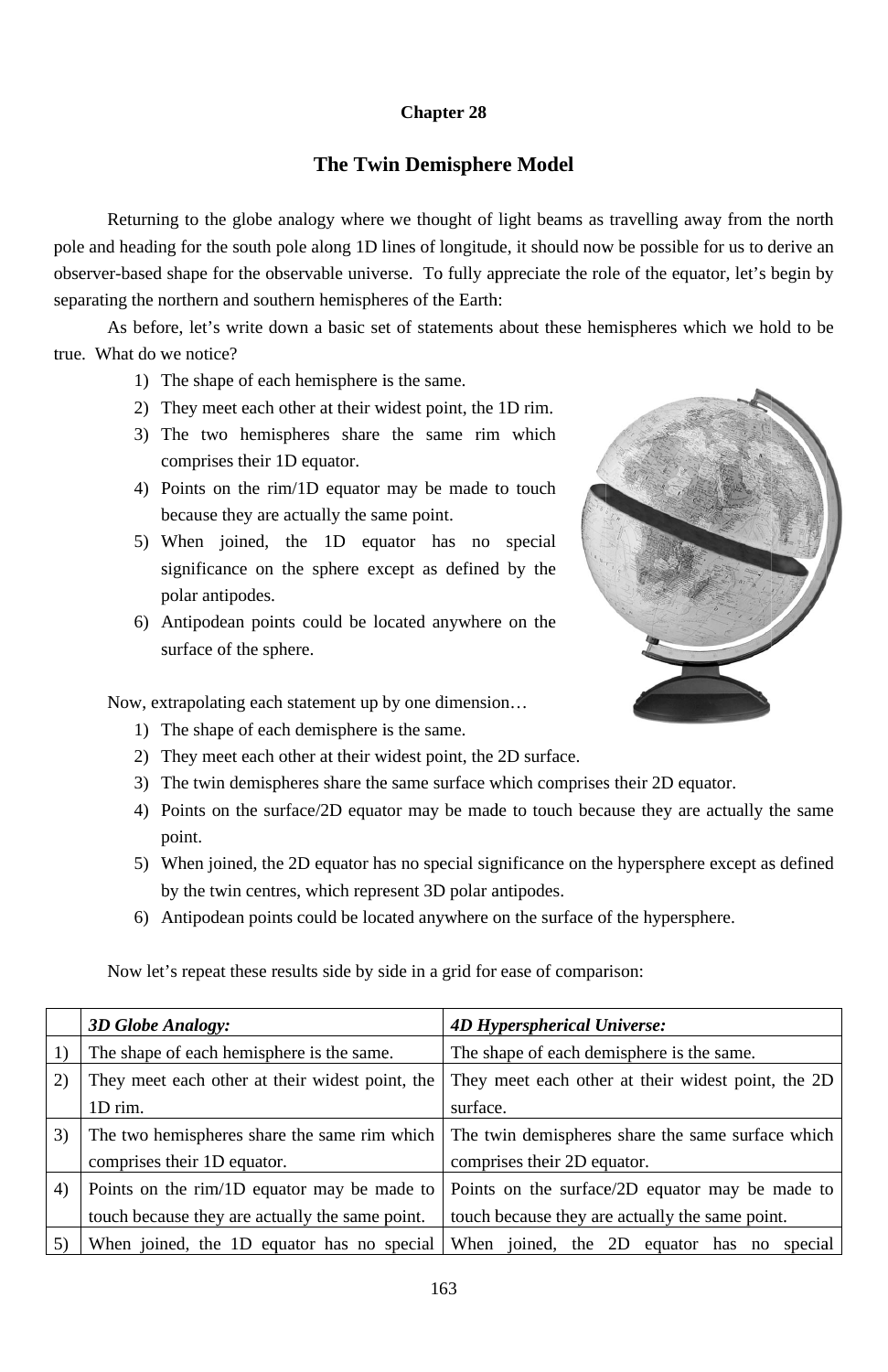|                                             | significance on the sphere except as defined by   significance on the hypersphere except as defined by |
|---------------------------------------------|--------------------------------------------------------------------------------------------------------|
| the polar antipodes.                        | the twin centres, which represent 3D polar antipodes.                                                  |
| Antipodean points could be located anywhere | Antipodean points could be located anywhere on the                                                     |
| on the surface of the sphere.               | surface of the hypersphere.                                                                            |

What we have here is a clear description of what two halves of a hypersphere look like. In Elementary Topology: A Combinatorial and Algebraic Approach<sup>a</sup>, Donald W Blackett discusses the relationship between the northern and southern halves of the hypersphere, stating that *'the points on the equatorial sphere are left fixed'*. By 'fixed' he simply means Miami to Miami etc, as per the 'rolling balls' of last chapter where each point on the 2D equator has the same relationship to each sphere – performing the 4D 'trick' of joining the equatorial surfaces simultaneously at every point.

These twin spheres are the 4D analogue of the northern and southern hemispheres of our Earth because, if our universe is a hypersphere, they comprise the northern and southern demispheres which divide the *3-Dimensional* surface of our *4-Dimensional* universe. Therefore, taking the observable universe to be a 3D cross-section of the 4D hyperspherical block universe, the illustration on the following page shows the actual shape of the observable universe as experienced by one single observer at *Centre B*.

Although the illustration shows the twin demispheres making contact at only one point, they are actually in contact *at every point simultaneously* on their shared spherical surface. This surface is the 2- Dimensional equator of our hyperspherical universe and is located at a look-back distance of half the radius of the observable universe: by present reckoning, around 7 billion light years. The observer's antipodean point of origin at *Centre A* appears projected across the entire surface of the observable universe at around 14 billion light years, from which the earliest light in the universe – the cosmic microwave-background radiation – is constantly arriving.

-

<sup>164</sup>

a Donald W Blackett, *Elementary Topology: A Combinatorial and Algebraic Approach*, Academic Press 1982, P198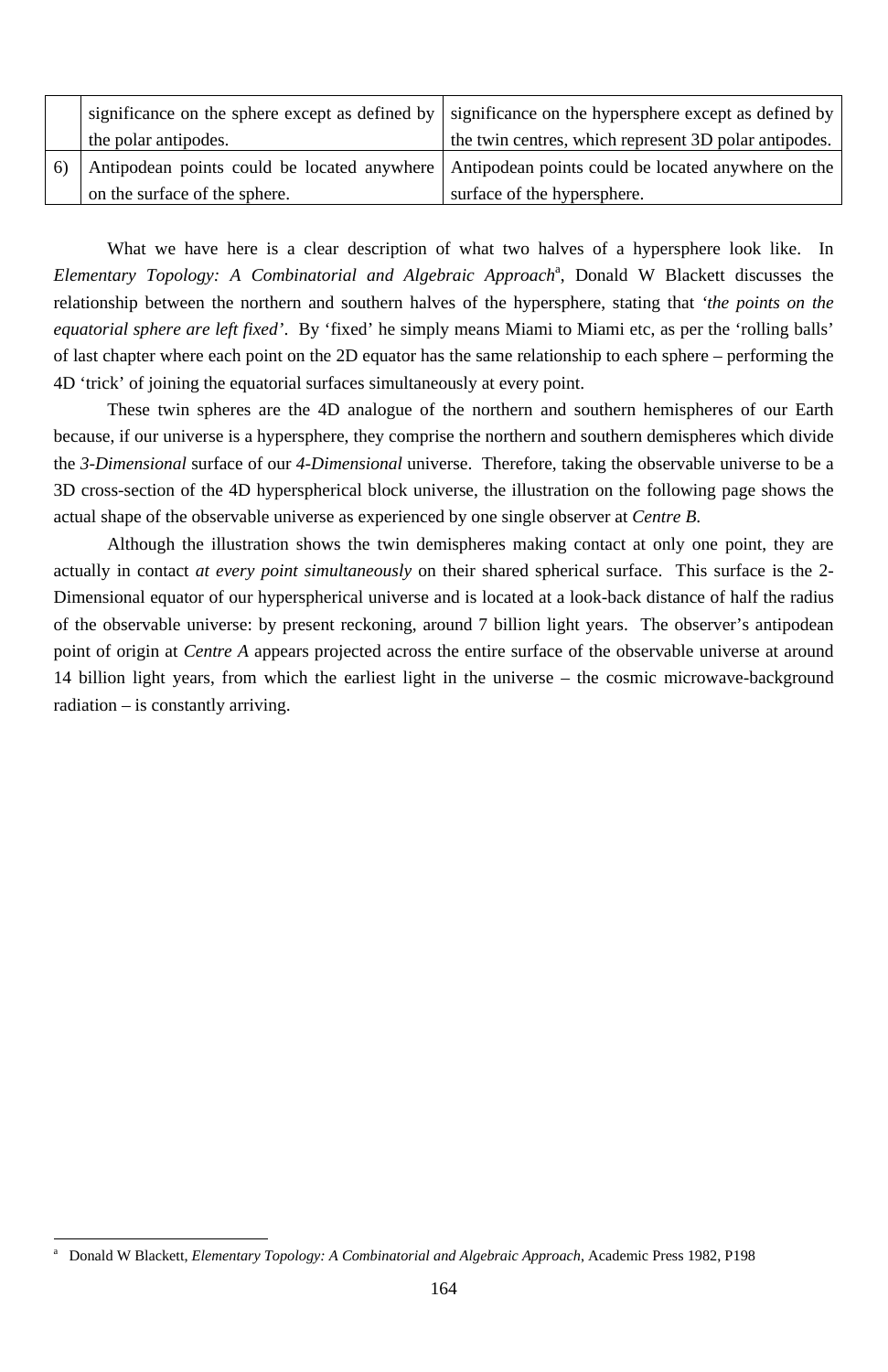

The twin demisphere model of the universe. In the illustration, with the demisphere surfaces in full contact at every corresponding point, the lines that radiate away from and into each demisphere connect Centres A and B. The outer circle represents the distance of *Centre A* from *Centre B*, as viewed by the observer spherically in every direction by the 'Antarctica effect'. <sup>a b</sup>

Remember it is not possible to visualise this in reality because our minds can only picture spherical surfaces touching at a single point (as illustrated). However, in the manner of the 'rolling balls' experiment they touch simultaneously at every point on their shared surface, which constitutes the 2D equator. Note that, by 'rolling the balls', Centre A may be viewed from Centre B at the same distance in every 3D direction. This distance is the radius from the observer to the spherical surface of the

observable universe.

165

In mathematical terms, the 'twin demisphere model' describes the observable universe as a 3-sphere, the surface of a 4-ball,  $\mathbf{a}$ consisting of northern and southern 3-hemispheres with origin and observer located at opposite poles (antipodes).  $\mathbf b$ The lines that radiate to join Centre A to Centre B correspond to the lines of longitude on the Earth, joining the poles. Also, if we are to imagine each demisphere filled with onion skin layers (spheres), these correspond to the lines of latitude around the Earth.